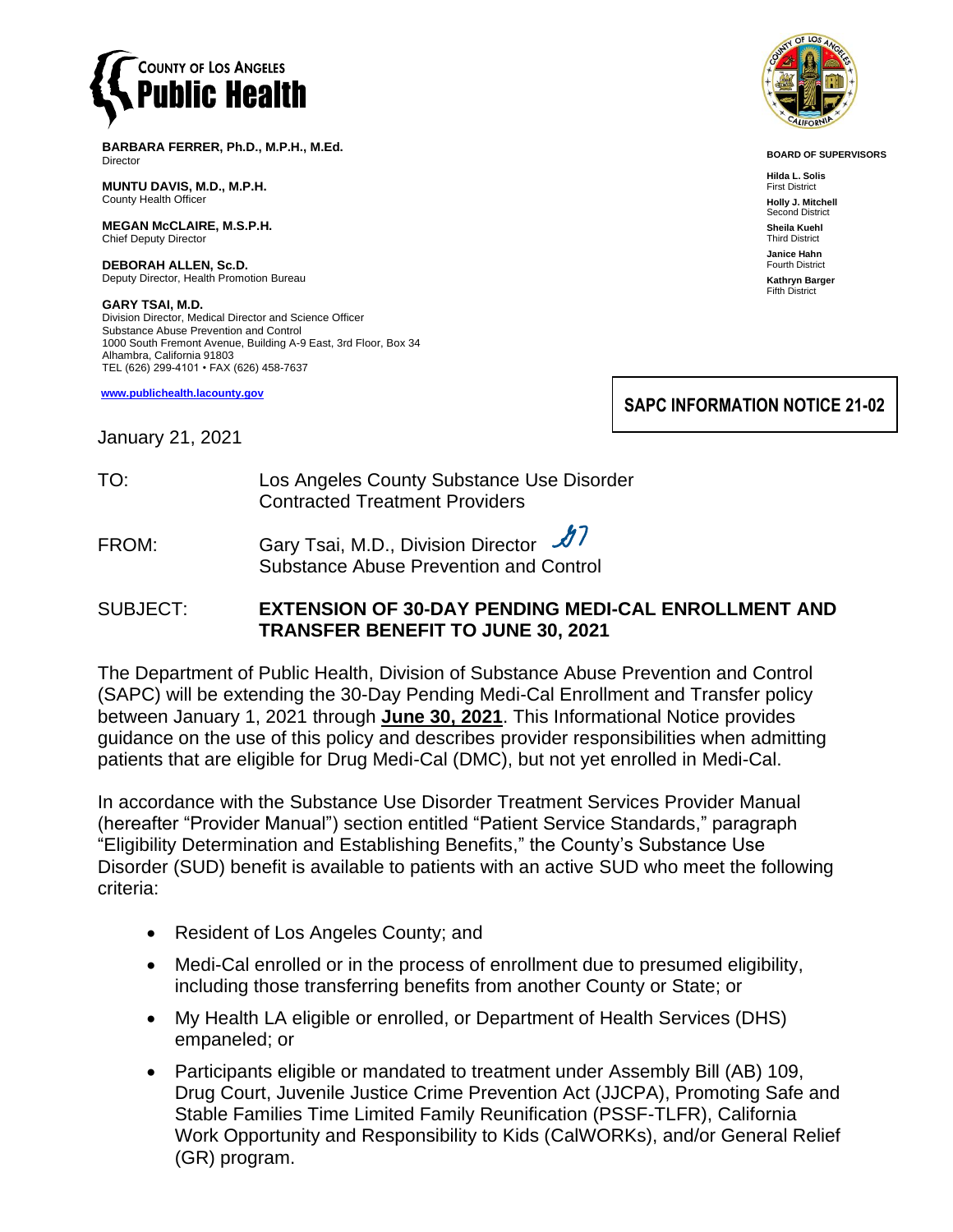SAPC Information Notice 21-02 January 21, 2021 Page 2

Individuals deemed eligible or in the process of acquiring Medi-Cal or My Health LA may NOT be denied admission or services pending establishment or transference (for out-ofcounty beneficiaries) of the benefit. Those eligible for services as defined above may NOT be charged sliding scale fees or flat fees.

### **Pending Medi-Cal Enrollment and Transfer Allowance Criteria**

The "Pending Medi-Cal Enrollment and Transfer Allowance" is intended to ensure that the SAPC treatment provider network does not deny admission and the receipt of SUD treatment services for patients who are presumed to meet the eligibility criteria for Medi-Cal. Under this allowance, providers may receive reimbursement for up to and not to exceed thirty (30) calendar days of medically necessary SUD treatment from the admission date. This allowance is limited to one time per patient, per fiscal year and does not apply to individuals who were disenrolled from Medi-Cal during the treatment episode or who would not meet Medi-Cal eligibility criteria.

# **Medi-Cal Enrollment/Transfer Assistance Requirements**

To be eligible for reimbursement under this allowance, SUD treatment providers must determine if individuals meet Medi-Cal eligibility criteria and actively assist in the application process and continued maintenance of Medi-Cal benefits. Providers are required to familiarize themselves with the process of establishing Medi-Cal benefits within Los Angeles County. This includes assisting new patients with:

- Completing the application(s) for Medi-Cal and other applicable benefits (e.g., CalFresh, GR, CalWORKs) at a local Department of Public Social Services (DPSS) office; or
- Completing the application(s) for Medi-Cal and other applicable benefits (e.g., CalFresh, GR, CalWORKs) via DPSS' [Your Benefits Now](https://www.yourbenefits.laclrs.org/ybn/Index.html) (YBN) website; or
- Changing their Medi-Cal County of Residence by connecting with the previous county of residence by calling the appropriate phone number available at: [https://www.dhcs.ca.gov/services/medi-cal/Pages/CountyOffices.aspx.](https://www.dhcs.ca.gov/services/medi-cal/Pages/CountyOffices.aspx)

# **Verification of Medi-Cal and Other Benefits**

SAPC treatment providers need to have internal Medi-Cal benefit enrollment and renewal processes that support the timely and successful connection of eligible patients. Treatment providers may use the Case Management benefit, as applicable, to assist patients with obtaining and maintaining Medi-Cal or other benefits throughout the SUD treatment and recovery support process. This includes, but is not limited to, the following responsibilities: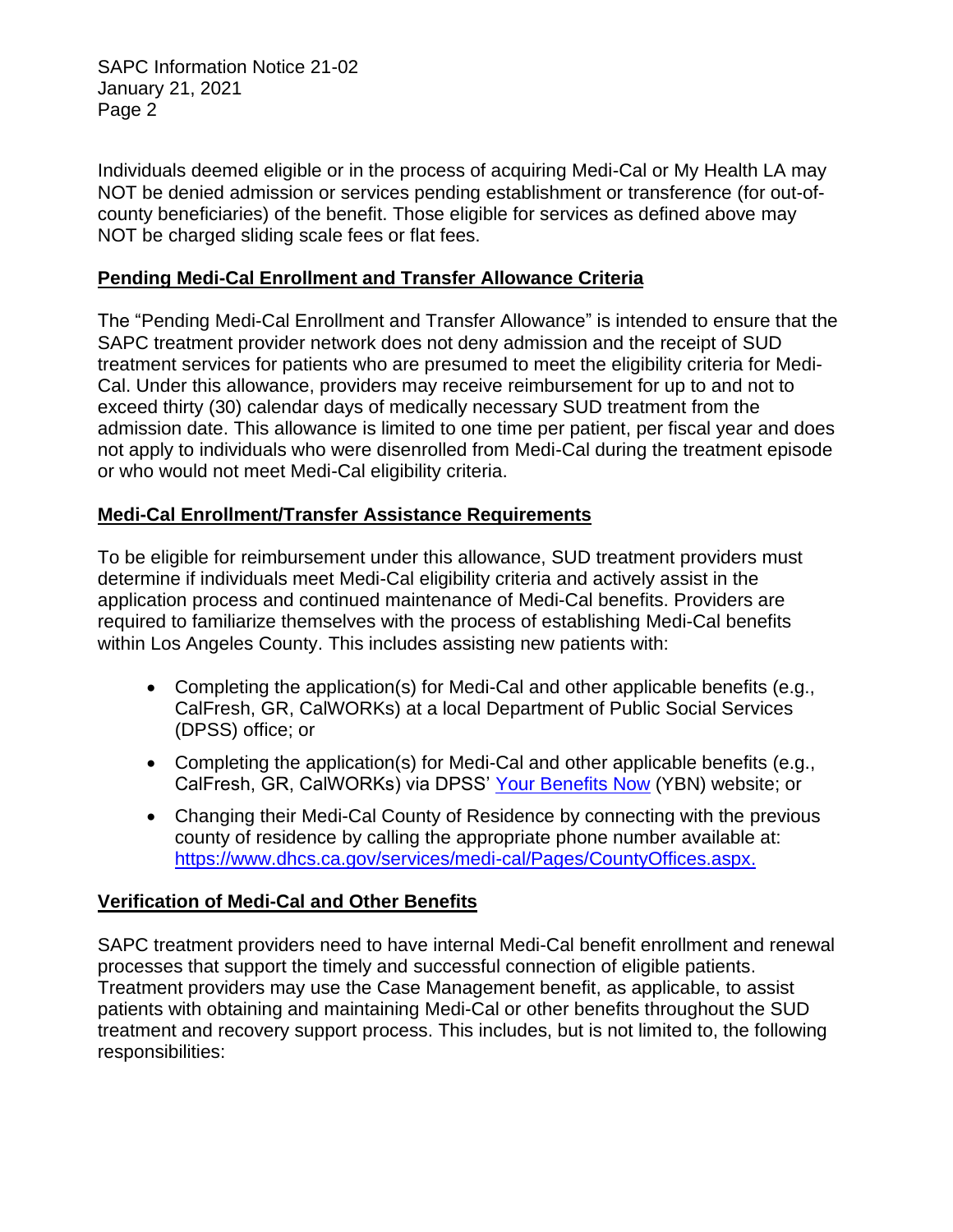SAPC Information Notice 21-02 January 21, 2021 Page 3

- Confirm Medi-Cal enrollment monthly using one of the following methods:
	- o Use the Automated Eligibility Verification System (AEVS) to obtain Medi-Cal enrollment verification by calling 1-800-541-5555. You will be instructed to enter a Provider Identification Number (PIN) or be walked through the process of establishing a PIN number.
	- $\circ$  Utilize the 270/271 real-time Medi-Cal eligibility verification process in Sage to verify Medi-Cal status through the State system. This process automatically updates the Financial Eligibility Form in Sage if the beneficiary is enrolled in Medi-Cal.
	- o Use the Point of Service (POS) system by swiping the patient's Medi-Cal Beneficiary Identification Card (BIC) through the POS device to get information about the member's current eligibility status.
	- o For more information about obtaining access to Medi-Cal related verification systems, you can call the Medi-Cal Telephone Service Center at 1-800-541-5555 or visit [https://www.medi-cal.ca.gov/.](https://www.medi-cal.ca.gov/)
- Enter the appropriate information in the Finance Eligibility Form. For more information, refer to the *[Documenting Changes in Financial Eligibility Status](http://ph.lacounty.gov/sapc/NetworkProviders/FinanceForms/FinancialEligibility/DocumentingChangesFinancialEligibilityStatus.pdf)* guide located at [ph.lacounty.gov/sapc/NetworkProviders/Forms.](http://ph.lacounty.gov/sapc/NetworkProviders/Forms.htm)
- Submit completed member authorizations in accordance with the timeframe required by Information Notice 20-11 and the Provider Manual.
- Initiate the benefit enrollment process as close to the date of first service as possible, since providers may bill back to the date the Medi-Cal application was submitted once benefits are established.
- Once the Medi-Cal benefit has been established, or an eligible non-DMC funding source has been identified, providers must submit a new authorization for continued services and update the Financial Eligibility Form within Sage. For more information, refer to the *[Updating Financial Eligibility for Patients Who](http://ph.lacounty.gov/sapc/NetworkProviders/FinanceForms/FinancialEligibility/UpdatingFinancialEligibilityPatientsWhoObtainBenefitsDuringTreatment.pdf)*  **[Obtain Benefits During Treatment](http://ph.lacounty.gov/sapc/NetworkProviders/FinanceForms/FinancialEligibility/UpdatingFinancialEligibilityPatientsWhoObtainBenefitsDuringTreatment.pdf) quide.**
- To ensure appropriate fiscal accountability, providers need to use the Case Management benefit to explore all eligible funding sources including Medi-Cal, MHLA and other secondary funding sources, such as CalWORKs, GR, JJCPA, Drug Court, AB109, PSSF-TLFR, to support services not reimbursed by Medi-Cal (e.g., Recovery Bridge Housing, room and board) or to be utilized in cases where individuals are deemed ineligible for Medi-Cal.

# **Pending or Enrolled in My Health LA**

Individuals who do not meet the eligibility criteria for Medi-Cal but do meet criteria for the DHS' My Health LA program, or who are DHS empaneled and Medi-Cal unenrolled, are eligible to receive the same no-cost SUD treatment services included in the Drug Medi-Cal (DMC) benefit, however, this is billed under the "LA County-Non DMC" guarantor.